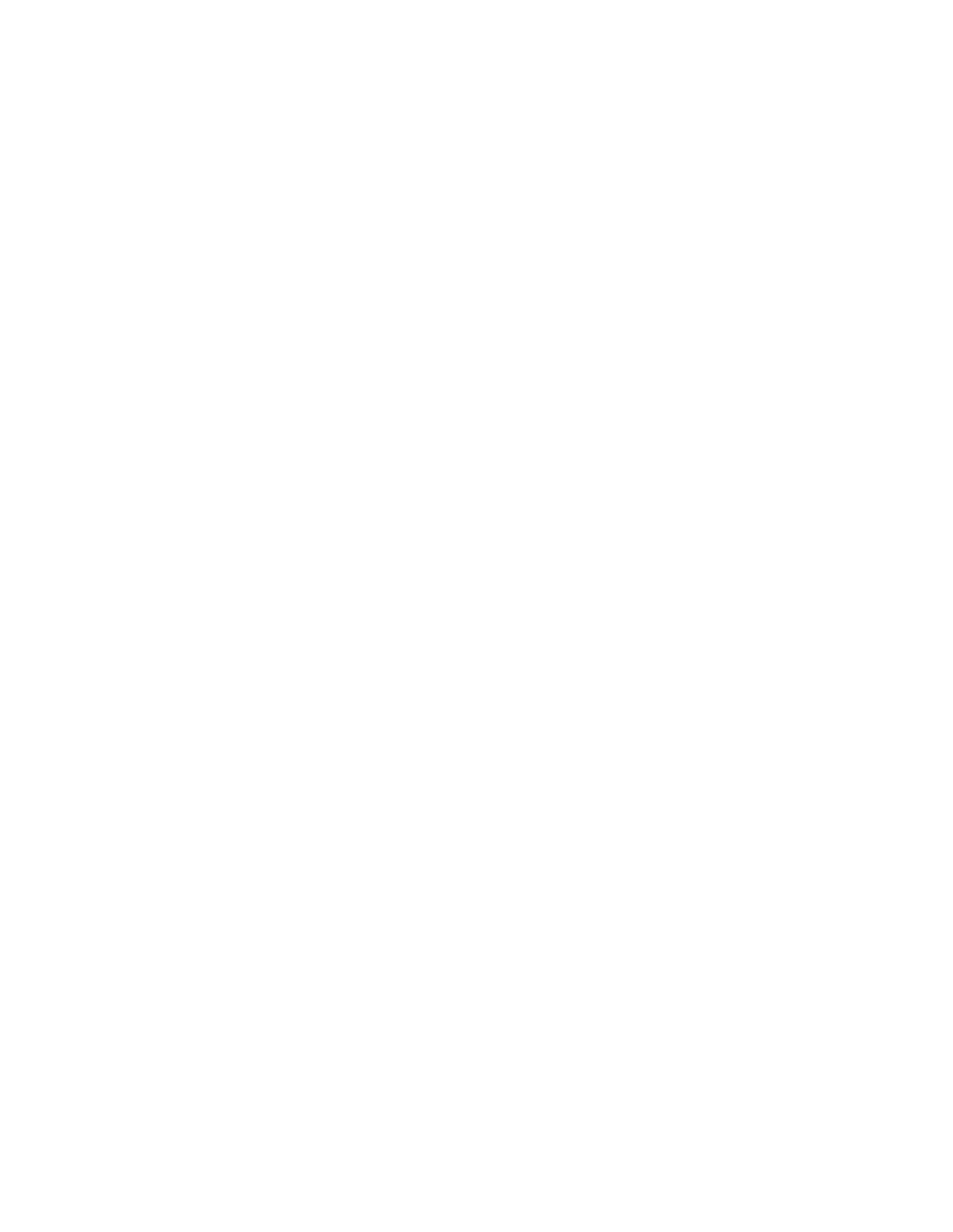Jon Postel 19 JUN 75

## Revised FTP Reply Codes 1

 This document describes a revised set of reply codes for the File Transfer Protocol. 2

 The aim of this revision is to satisfy the goal of using reply codes to enable the command issuing process to easily determine the outcome of each command. The user protocol interpreter should be able to determine the success or failure of a command by examining the first digit of the reply code. 3

 An important change in the sequencing of commands and replies which may not be obvious in the following documents concerns the establishment of the data connection. 4

 In the previous FTP specifications when an actual transfer command (STOR, RETR, APPE, LIST, NLIST, MLFL) was issued the preliminary reply was sent after the data connection was established. This presented a problem for some user protocol interpreters which had difficulty monitoring two connections asynchronously. 4a

 The current specification is that the preliminary reply to the actual transfer commands indicates that the file can be transferred and either the connection was previously established or an attempt is about to be made to establish the data connection.  $4b$ 

 This reply code revision is a modification of the protocol in described in RFC 542, that is to say that the protocol implementation associated with socket number 21 (decimal) is the protocol specified by the combination of RFC 542 and this RFC. 5

 A note of thanks to those who contributed to this work: Ken Pogran, Mark Krilanovich, Wayne Hathway, and especially Nancy Neigus. 6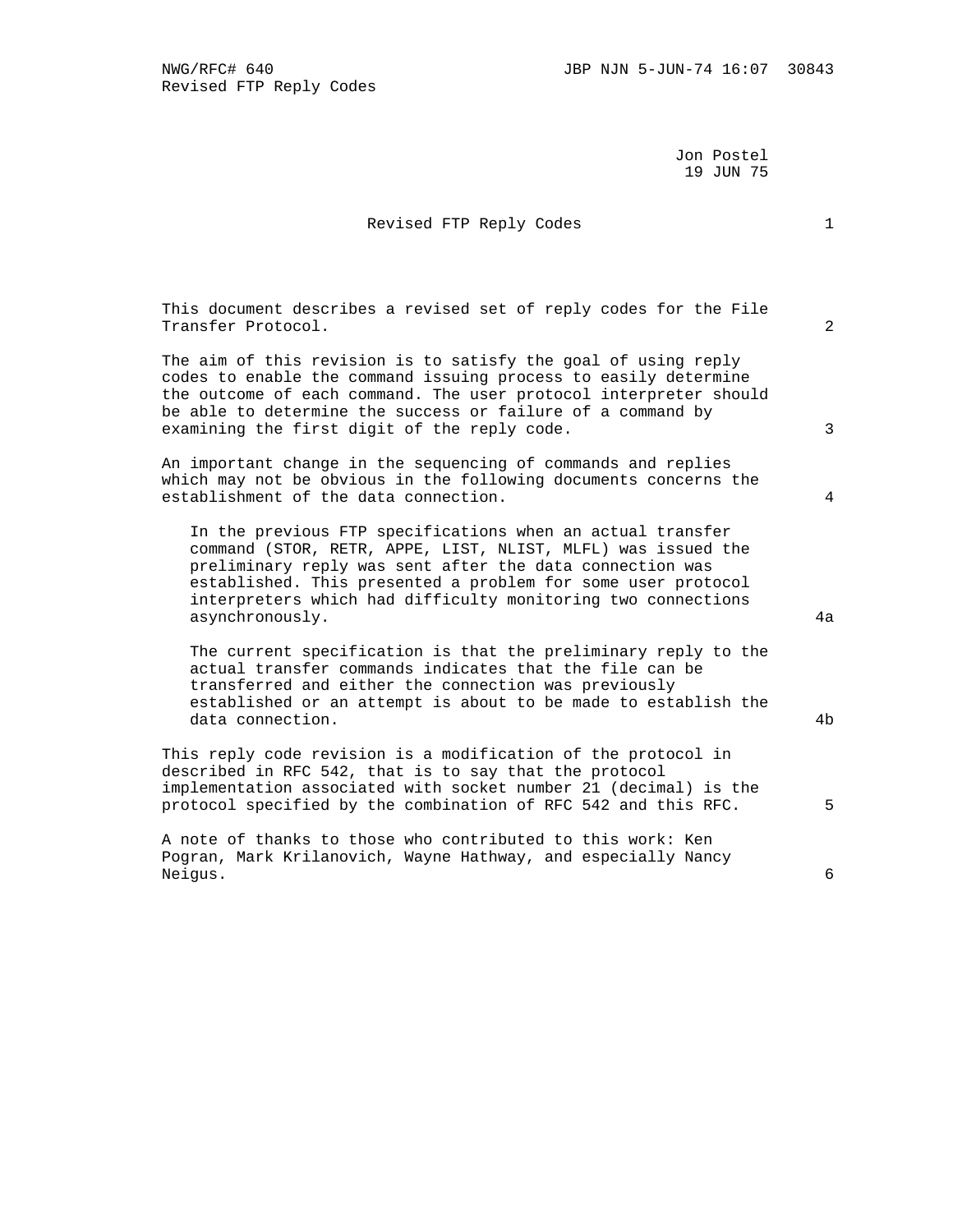Nancy Neigus Ken Pogran Jon Postel 19 JUN 75

A New Schema for FTP Reply Codes 7

 Replies to File Transfer Protocol commands were devised to ensure the synchronization of requests and actions in the process of file transfer, and to guarantee that the user process always knows the state of the Server. Every command must generate at least one reply, although there may be more than one; in the latter case, the multiple replies must be easily distinguished. In addition, some commands occur in sequential groups, such as USER, PASS and ACCT, or RNFR and RNTO. The replies show the existence of an intermediate state if all preceding commands have been successful. A failure at any point in the sequence necessitates the repetition of the entire sequence from the beginning. 8

 Details of the command-reply sequence will be made explicit in a state diagram. 8a anns an seachair anns an seachair an seachair an seachair an seachair an seachair an seach

 An FTP reply consists of a three digit number (transmitted as three alphanumeric characters) followed by some text. The number is intended for use by automata to determine what state to enter next; the text is intended for the human user. It is intended that the three digits contain enough encoded information that the user-process (the User-PI described in RFC 542) will not need to examine the text and may either discard it or pass it on to the user, as appropriate. In particular, the text may be server-dependent, so there are likely to be varying texts for each reply code. 9

 Formally, a reply is defined to contain the 3-digit code, followed by Space <SP>, followed by one line of text (where some maximum line length has been specified), and terminated by the TELNET end-of-line code. There will be cases, however, where the text is longer than a single line. In these cases the complete text must be bracketed so the User-process knows when it may stop reading the reply (i.e. stop processing input on the TELNET connection) and go do other things. This requires a special format on the first line to indicate that more than one line is coming, and another on the last line to designate it as the last. At least one of these must contain the appropriate reply code to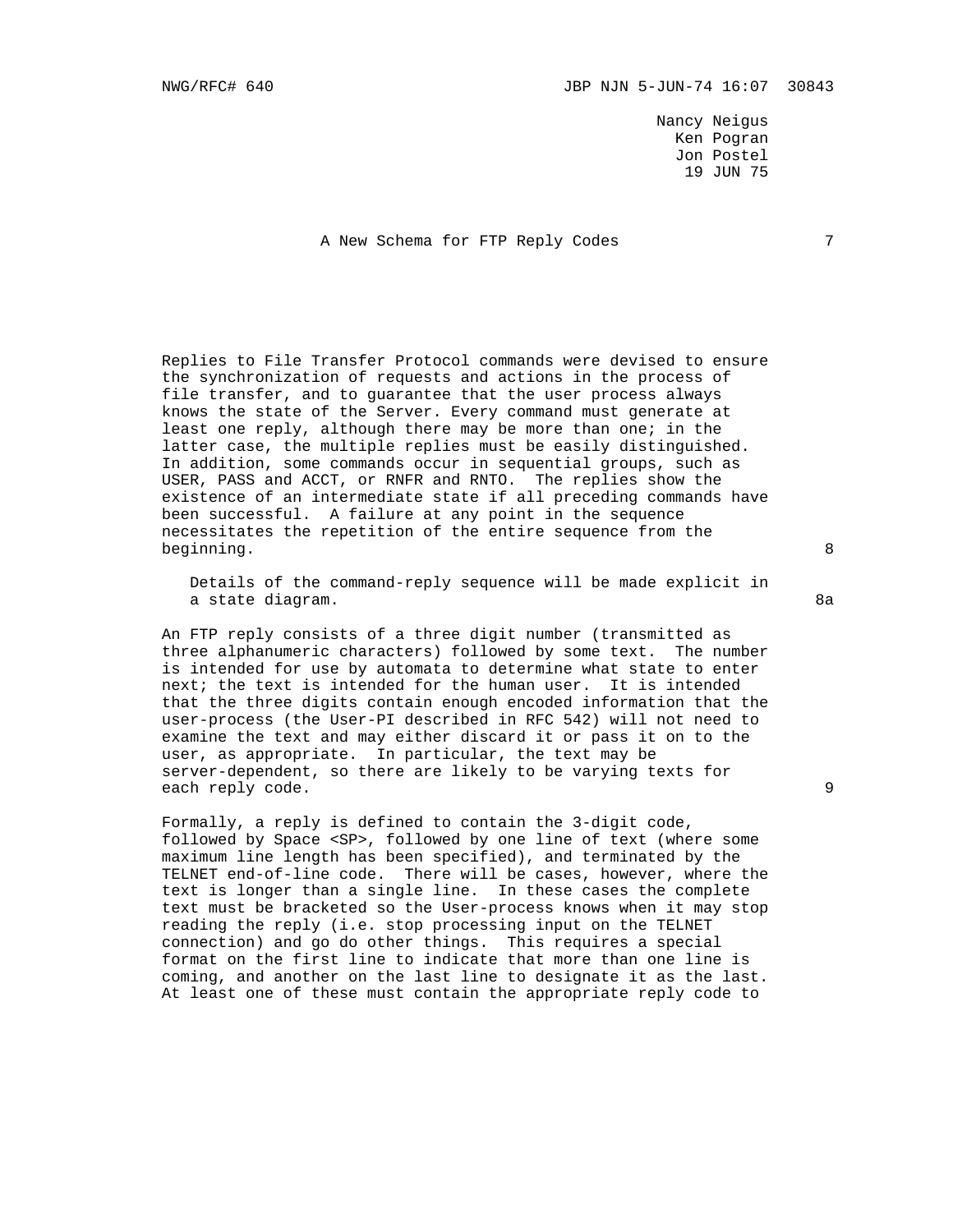indicate the state of the transaction. To satisfy all factions it was decided that both the first and last line codes should be the same.  $10$ 

 Thus the format for multi-line replies is that the first line will begin with the exact required reply code, followed immediately by a Hyphen, "-" (also known as Minus), followed by text. The last line will begin with the same code, followed immediately by Space <SP>, optionally some text, and TELNET <eol>. 10a

For example:

 123-First line Second line 234 A line beginning with numbers 123 The last line 10a1

 The user-process then simply needs to search for the second occurrence of the same reply code, followed by <SP> (Space), at the beginning of a line, and ignore all intermediary lines. If an intermediary line begins with a 3-digit number, the Server must pad the front to avoid confusion. 10b

 This scheme allows standard system routines to be used for reply information (such as for the STAT reply), with "artificial" first and last lines tacked on. In the rare cases where these routines are able to generate three digits and a Space at the beginning of any line, the beginning of each text line should be offset by some neutral text, like Space. 10b1

 This scheme assumes that multi-line replies may not be nested. We have found that, in general, nesting of replies will not occur, except for random system messages (called spontaneous replies in the previous FTP incarnations) which may interrupt another reply. Spontaneous replies are no longer defined; system messages (i.e. those not processed by the FTP server) will NOT carry reply codes and may occur anywhere in the command-reply sequence. They may be ignored by the User-process as they are only information for the human user. 10c

 The three digits of the reply each have a special significance. This is intended to allow a range of very simple to very sophisticated response by the user-process. The first digit denotes whether the response is good, bad or incomplete. (Referring to the state diagram) an unsophisticated user-process will be able to determine its next action (proceed as planned, redo, retrench, etc.) by simply examining this first digit. A user-process that wants to know approximately what kind of error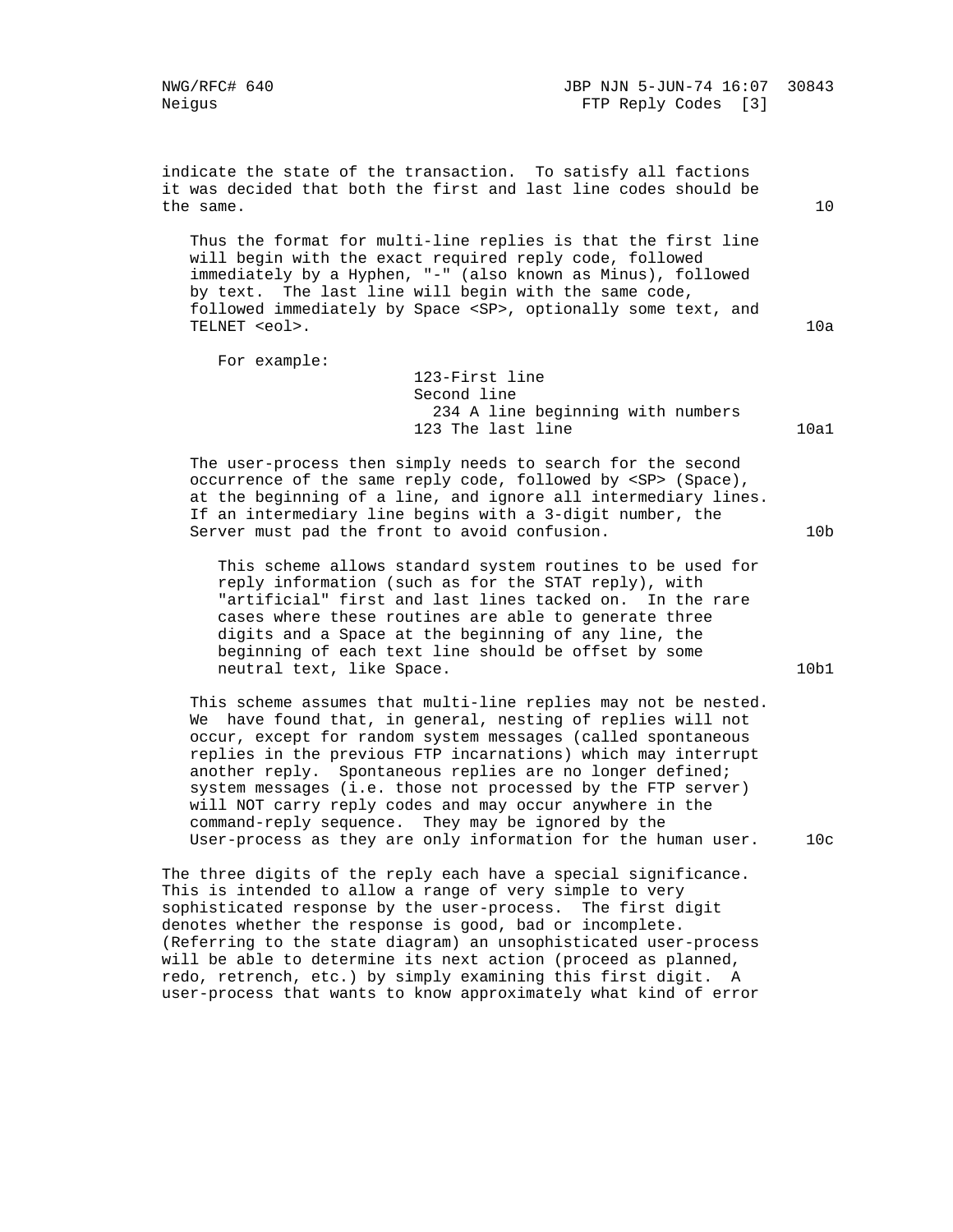occurred (e.g. file system error, command syntax error) may examine the second digit, reserving the third digit for the finest gradation of information (e.g. RNTO command without a preceding RNFR.) 11 There are four values for the first digit of the reply code: 11a 1yz Positive Preliminary reply 11b The requested action is being initiated; expect another reply before proceeding with a new command. (The user-process sending another command before the completion reply would be in violation of protocol; but server-FTP processes should queue any commands that arrive while a preceeding command is in progress.) This type of reply can be used to indicate that the command was accepted and the user-process may now pay attention to the data connections, for implementations where simultaneous monitoring is difficult. 11b1 2yz Positive Completion reply 11c The requested action has been successfully completed. A new request may be initiated. 11cl 3yz Positive Intermediate reply 11d The command has been accepted, but the requested action is being held in abeyance, pending receipt of further information. The user should send another command specifying this information. This reply is used in command sequence groups. 11d1 4yz Transient Negative Completion reply 11e The command was not accepted and the requested action did not take place, but the error condition is temporary and the action may be requested again. The user should return to the beginning of the command sequence, if any. It is difficult to assign a meaning to "transient", particularly when two distinct sites (Server and User-processes) have to agree on the interpretation. Each reply in the 4yz category might have a slightly different time value, but the intent is that the user-process is encouraged to try again. A rule of thumb in determining if a reply fits into the 4yz or the 5yz (Permanent Negative) category is that replies are 4yz if the commands can be repeated without any change in command form or in properties of the User or

Server (e.g. the command is spelled the same with the same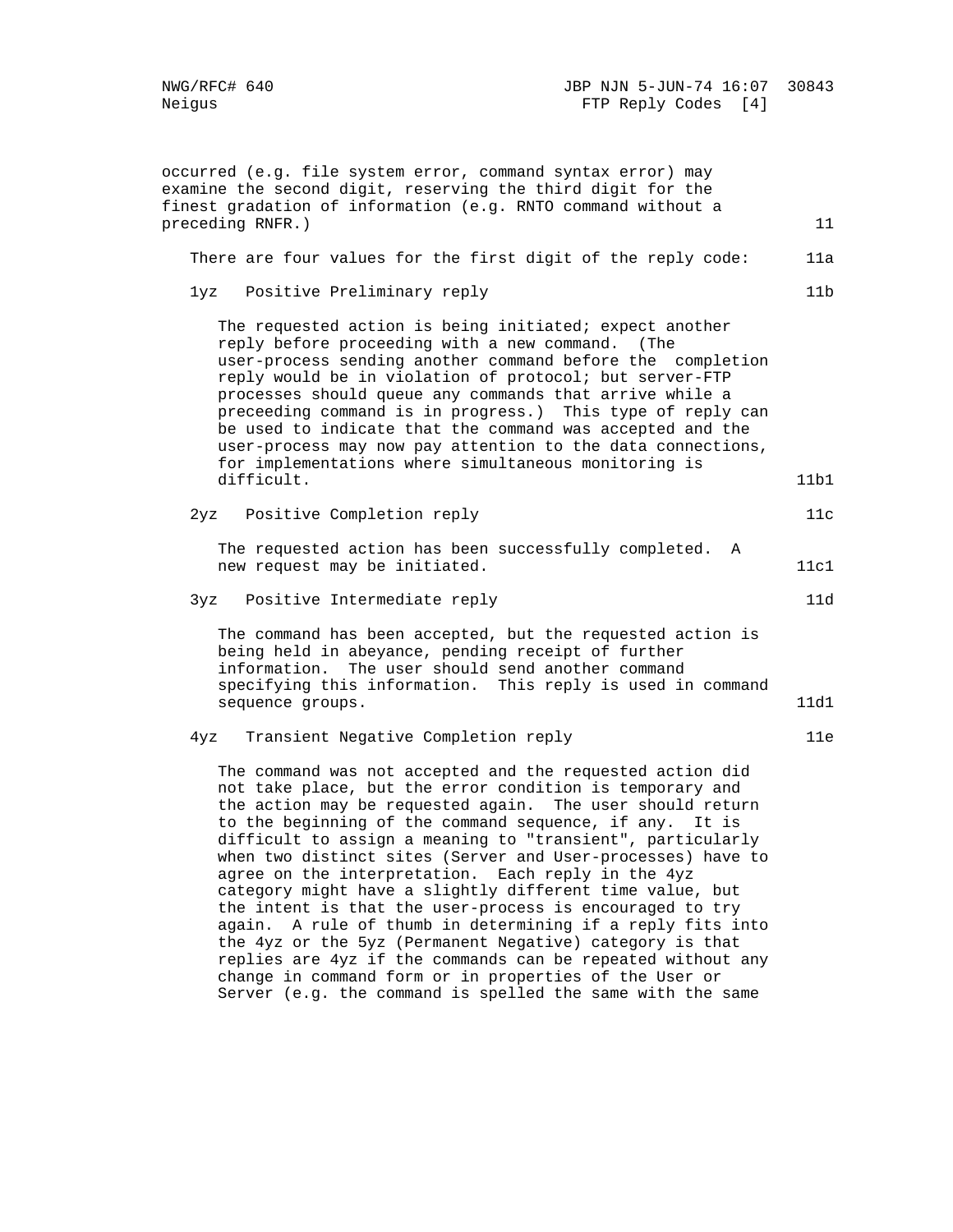|        | arguments used; the user does not change his file access or<br>user name; the server does not put up a new                                                                                                                                                                                                                                                                                                                                                                       |      |
|--------|----------------------------------------------------------------------------------------------------------------------------------------------------------------------------------------------------------------------------------------------------------------------------------------------------------------------------------------------------------------------------------------------------------------------------------------------------------------------------------|------|
|        | implementation.)                                                                                                                                                                                                                                                                                                                                                                                                                                                                 | 11e1 |
| 5yz    | Permanent Negative Completion reply                                                                                                                                                                                                                                                                                                                                                                                                                                              | 11f  |
|        | The command was not accepted and the requested action did<br>not take place. The User-process is discouraged from<br>repeating the exact request (in the same sequence). Even<br>some "permanent" error conditions can be corrected, so the<br>human user may want to direct his User-process to<br>reinitiate the command sequence by direct action at some<br>point in the future (e.g. after the spelling has been<br>changed, or the user has altered his directory status.) | 11f1 |
| digit: | The following function groupings are encoded in the second                                                                                                                                                                                                                                                                                                                                                                                                                       | 11g  |
| x0z    | Syntax - These replies refer to syntax errors,<br>syntactically correct commands that don't fit any<br>functional category, unimplemented or superfluous<br>commands.                                                                                                                                                                                                                                                                                                            | 11g1 |
| x1z    | Information - These are replies to requests for<br>information, such as status or help.                                                                                                                                                                                                                                                                                                                                                                                          | 11g2 |
| x2z    | Connections - Replies referring to the TELNET and<br>data connections.                                                                                                                                                                                                                                                                                                                                                                                                           | 11g3 |
| x3z    | Authentication and accounting - Replies for the logon<br>process and accounting procedures.                                                                                                                                                                                                                                                                                                                                                                                      | 11g4 |
| x4z    | Unspecified as yet                                                                                                                                                                                                                                                                                                                                                                                                                                                               | 11g5 |
| x5z    | File system - These replies indicate the status of<br>the Server file system vis-a-vis the requested<br>transfer or other file system action.                                                                                                                                                                                                                                                                                                                                    | 11g6 |
|        | The third digit gives a finer gradation of meaning in each of<br>the function categories, specified by the second digit. The<br>list of replies below will illustrate this. Note that the<br>text associated with each reply is suggestive, rather than                                                                                                                                                                                                                          |      |

 mandatory, and may even change according to the command with which it is associated. The reply codes, on the other hand, should strictly follow the specifications in the last section; that is, Server implementations should not invent new codes for situations that are only slightly different from the ones described here, but rather should adapt codes already defined.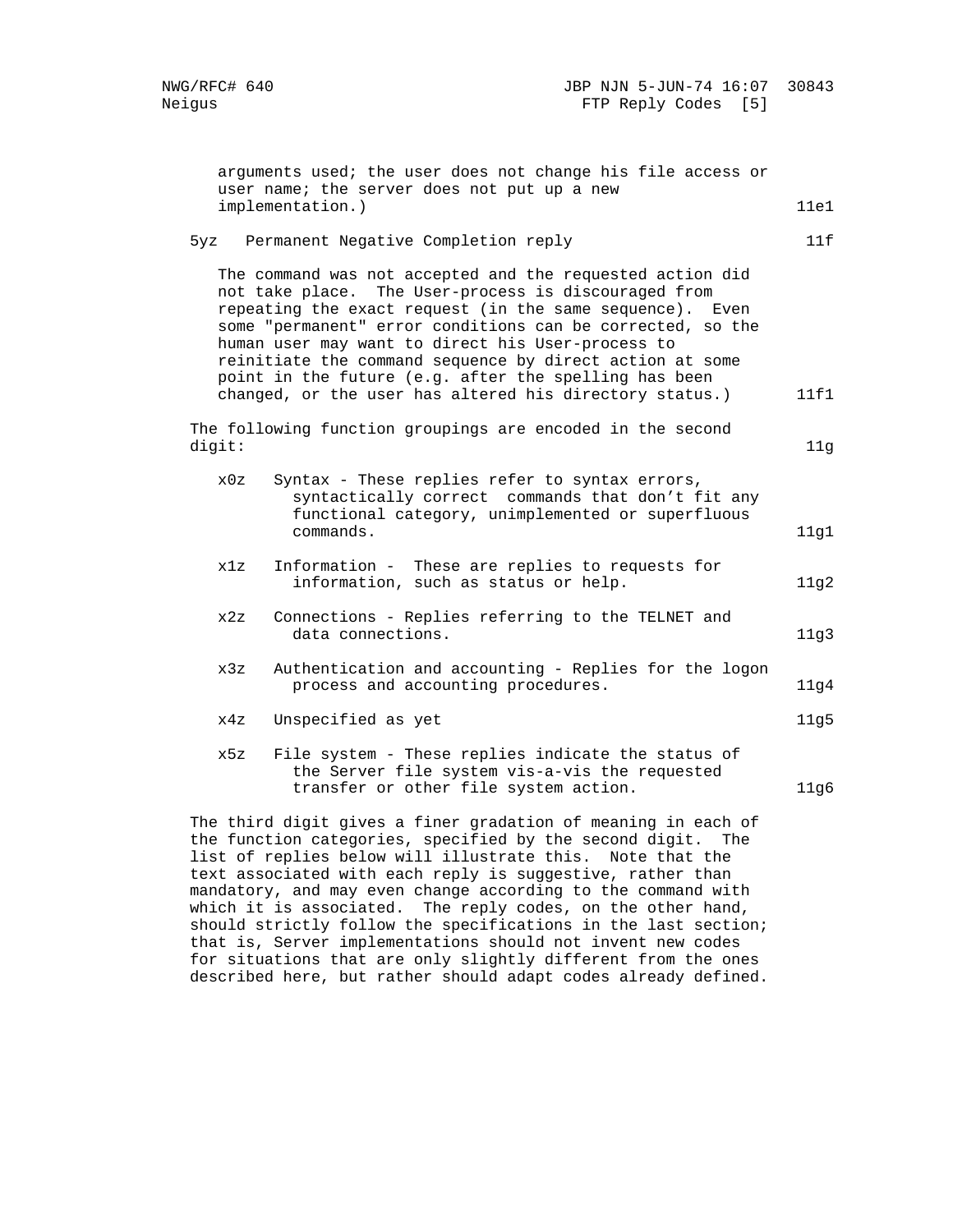If additional codes are found to be necessary, the details should be submitted to the FTP committee, through Jon Postel. 11h A command such as TYPE or ALLO whose successful execution does not offer the user-process any new information will cause a 200 reply to be returned. If the command is not implemented by a particular Server-FTP process because it has no relevance to that computer system, for example ALLO at a TENEX site, a Positive Completion reply is still desired so that the simple User-process knows it can proceed with its course of action. A 202 reply is used in this case with, for example, the reply text: "No storage allocation necessary." If, on the other hand, the command requests a non-site-specific action and is unimplemented, the response is 502. A refinement of that is the 504 reply for a command that IS implemented, but that requests an unimplemented parameter. 11h1 11i 200 Command okay 11i1 500 Syntax error, command unrecognized [This may include errors such as command line too long.] 11i2 501 Syntax error in parameters or arguments 11i3 202 Command not imlemented, superfluous at this site. 11i4 502 Command not implemented 11i5 503 Bad sequence of commands 1116 504 Command not implemented for that parameter 11i7  $11j$  110 Restart marker reply. In this case the text is exact and not left to the particular implementation; it must read: MARK yyyy = mmmm where yyyy is User-process data stream marker, and mmmm is Server's equivalent marker. (note the spaces between the markers and "=".) 11j1 211 System status, or system help reply 11j2 212 Directory status 11j3 213 File status 11j4 214 Help message (on how to use the server or the meaning of a particular non-standard command. This reply is useful only to the human user.) 11j5 11k 120 Service ready in nnn minutes 11k1 220 Service ready for new user 11k2 221 Service closing TELNET connection (logged off if appropriate) 11k3 421 Service not available, closing TELNET connection. [This may be a reply to any command if the service knows it must shut down.] 11k4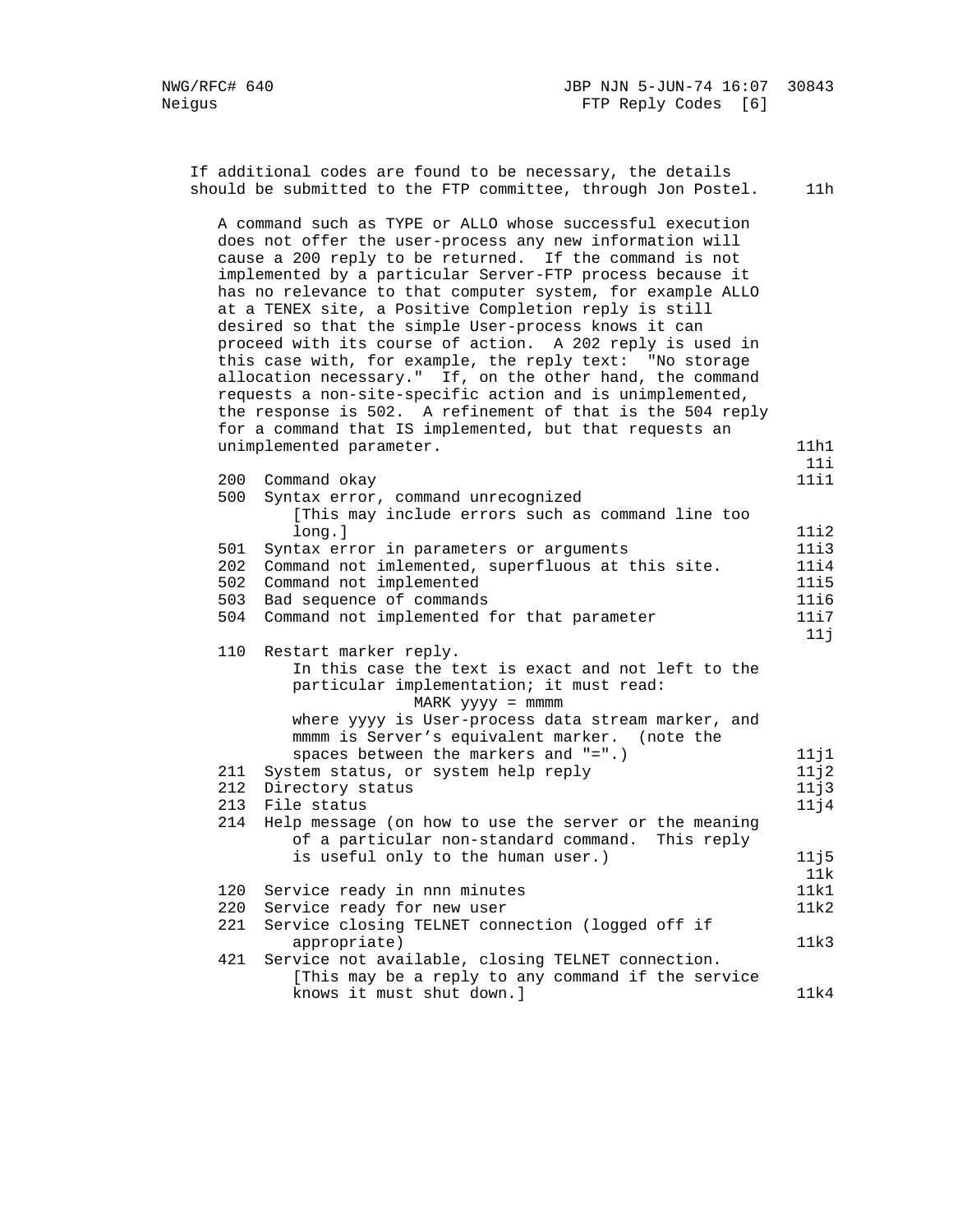| 125 | Data connection already open; transfer starting                  | 11k5              |
|-----|------------------------------------------------------------------|-------------------|
| 225 | Data connection open; no transfer in progress                    | 11k6              |
| 425 | Can't open data connection                                       | 11k7              |
| 226 | Closing data connection; requested file action                   |                   |
|     | successful (for example, file transfer or file                   |                   |
|     | $abort.$ )                                                       | 11k8              |
| 426 | Connection trouble, closed; transfer aborted.                    | 11k9              |
| 227 | Entering [passive, active] mode                                  | 11k10             |
|     |                                                                  | 111               |
| 230 | User logged on, proceed                                          | 1111              |
| 530 | Not logged in                                                    | 1112              |
| 331 | User name okay, need password                                    | 1113              |
| 332 | Need account for login                                           | 1114              |
| 532 | Need account for storing files                                   | 1115              |
|     |                                                                  | 11m               |
| 150 | File status okay; about to open data connection.                 | 11m1              |
| 250 | Requested file action okay, completed.                           | 11 <sub>m2</sub>  |
| 350 | Requested file action pending further information                | 11 <sub>m3</sub>  |
| 450 | Requested file action not taken: file unavailable                |                   |
|     | (e.g. file not found, no access)                                 | 11 <sub>m4</sub>  |
| 550 | Requested action not taken: file unavailable (e.g.               |                   |
|     | file busy)                                                       | 11m5              |
| 451 | Requested action aborted: local error in processing              | 11 <sub>m6</sub>  |
| 452 | Requested action not taken: insufficient storage                 |                   |
|     | space in system                                                  | 11 <sub>m</sub> 7 |
| 552 | Requested file action aborted: exceeded storage                  |                   |
|     | allocation (for current directory or dataset)                    | 11 <sub>m8</sub>  |
| 553 | Requested action not taken: file name not allowed                | 11 <sub>m</sub> 9 |
| 354 | Start mail input; end with <cr><lf>.<cr><lf></lf></cr></lf></cr> | 11m10             |

## Command-Reply Sequences 12

 In this section, the command-reply sequence is presented. Each command is listed with its possible replies; command groups are listed together. Preliminary replies are listed first (with their succeeding replies under them), then positive and negative completion, and finally intermediary replies with the remaining commands from the sequence following. This listing forms the basis for the state diagrams, which will be presented separately. 13

| ICP |     | 13a   |
|-----|-----|-------|
|     | 120 | 13a1  |
|     | 220 | 13a1a |
|     | 220 | 13a2  |
|     | 421 | 13a3  |
|     |     |       |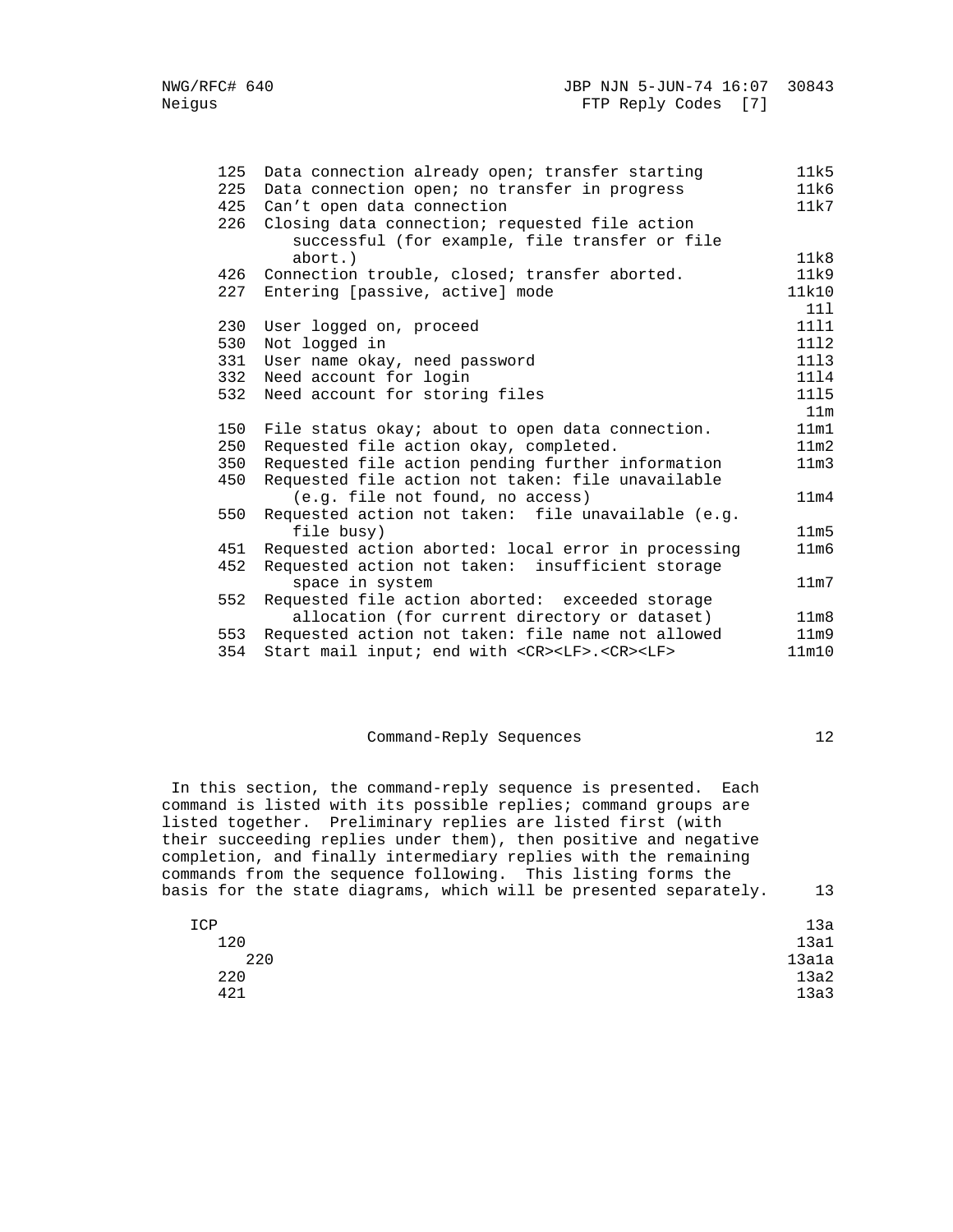| Logon                                           | 13b                                              |
|-------------------------------------------------|--------------------------------------------------|
| USER<br>230<br>530<br>500, 501, 421<br>331, 332 | 13b1<br>13b1a<br>13b1b<br>13b1c<br>13b1d<br>13b2 |
| PASS<br>230<br>202<br>530<br>500, 501, 503, 421 | 13b2a<br>13b2b<br>13b2c<br>13b2d                 |
| 332<br>$\mathop{\mathrm{ACCT}}$<br>230          | 13b2e<br>13b3<br>13b3a                           |
| 202<br>530<br>500, 501, 503, 421                | 13b3b<br>13b3c<br>13b3d                          |
| Logoff                                          | 13c                                              |
| QUIT<br>221                                     | 13c1<br>13c1a                                    |
| 500                                             | 13c1b                                            |
| REIN                                            | 13c2                                             |
| 120<br>220                                      | 13c2a<br>13c2a1                                  |
| 220                                             | 13c2b                                            |
| 421                                             | 13c2c                                            |
| 500, 502                                        | 13c2d                                            |
| Transfer parameters                             | 13d                                              |
| SOCK                                            | 13d1                                             |
| 200                                             | 13d1a                                            |
| 500, 501, 421, 530                              | 13d1b                                            |
| PASV                                            | 13d2                                             |
| 227                                             | 13d2a                                            |
| 500, 501, 502, 421, 530                         | 13d2b                                            |
| ACTV                                            | 13d3                                             |
| 227                                             | 13d3a                                            |
| 202                                             | 13d3b                                            |
| 500, 501, 421, 530                              | 13d3c<br>13d4                                    |
| BYTE, MODE, TYPE, STRU<br>200                   | 13d4a                                            |
| 500, 501, 504, 421, 530                         | 13d4b                                            |
|                                                 |                                                  |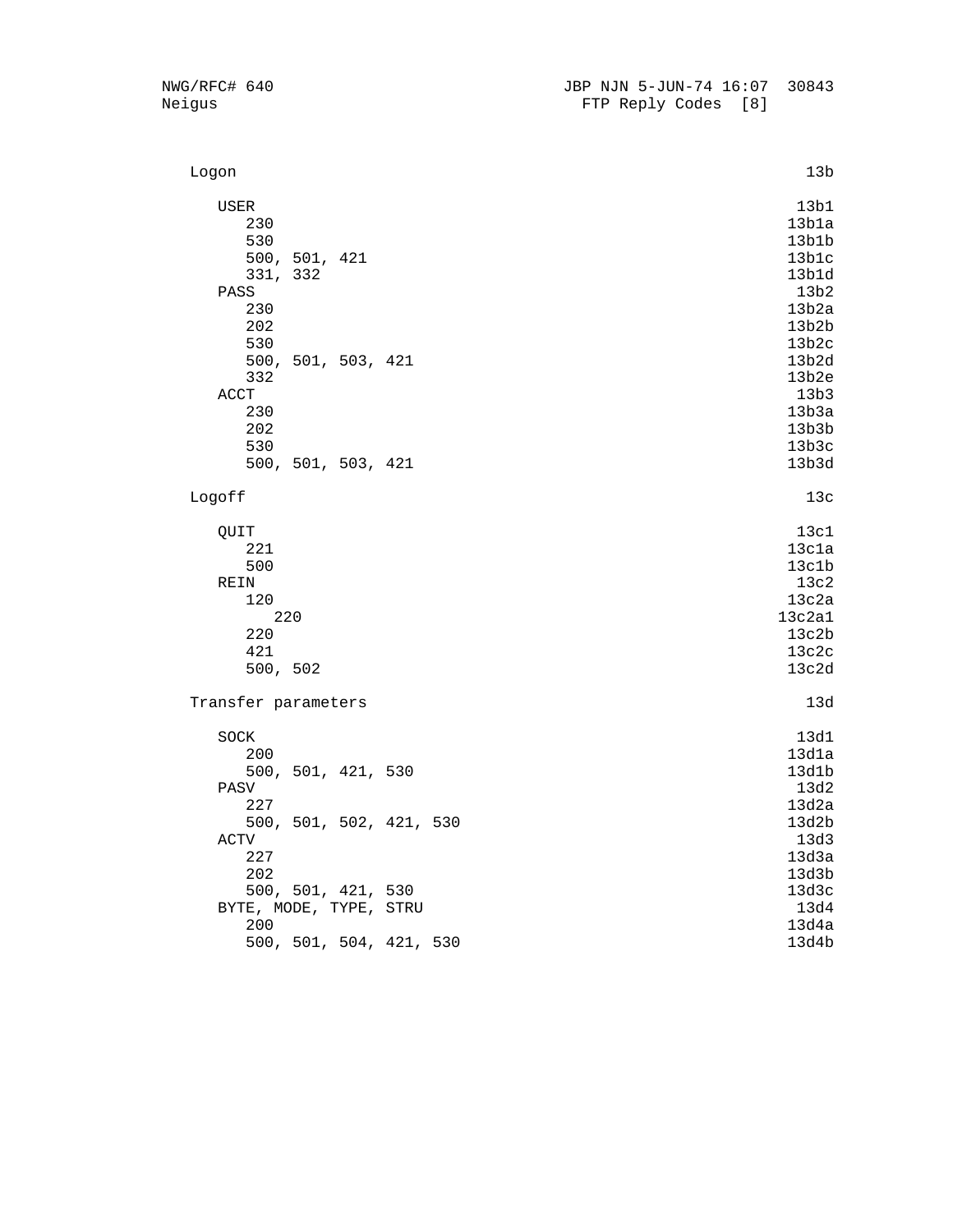File action commands 13e ALLO the contract of the contract of the contract of the contract of the contract of the contract of the contract of the contract of the contract of the contract of the contract of the contract of the contract of the contr 200 13e1a 202 13e1b 500, 501, 504, 421, 530 13e1c  $REST$  13e2 500, 501, 502, 421, 530 13e2a  $350$  13e2b STOR 23e3 125, 150 13e3a  $(110)$  13e3a1 226, 250 13e3a2 425, 426, 451, 552 13e3a3 532, 450, 452, 553 13e3b 500, 501, 421, 530 13e3c RETR  $13e4$  125, 150 13e4a  $(110)$  13e4a1 226, 250 13e4a2 425, 426, 451 13e4a3 450, 550 13e4b 500, 501, 421, 530 13e4c LIST, NLST 13e5 125, 150 13e5a 226, 250 13e5a1 425, 426, 451 13e5a2 450 13e5b 500, 501, 502, 421, 530 13e5c  $APPE$  and  $13e6$  125, 150 13e6a  $(110)$  13e6a1 226, 250 13e6a2 425, 426, 451, 552 13e6a3 532, 450, 550, 452, 553 13e6b 500, 501, 502, 421, 530 13e6c  $\texttt{MLFL}$  13e7 125, 150 13e7a 226, 250 13e7a1 425, 426, 451, 552 13e7a2 532, 450, 550, 452, 553 13e7b 500, 501, 502, 421, 530 13e7c  $R$ NFR 13e8 450, 550 13e8a 500, 501, 502, 421, 530 13e8b  $350$  13e8c RNTO and the contract of the contract of the contract of the contract of the contract of the contract of the contract of the contract of the contract of the contract of the contract of the contract of the contract of the c 250 13e9a 532, 553 13e9b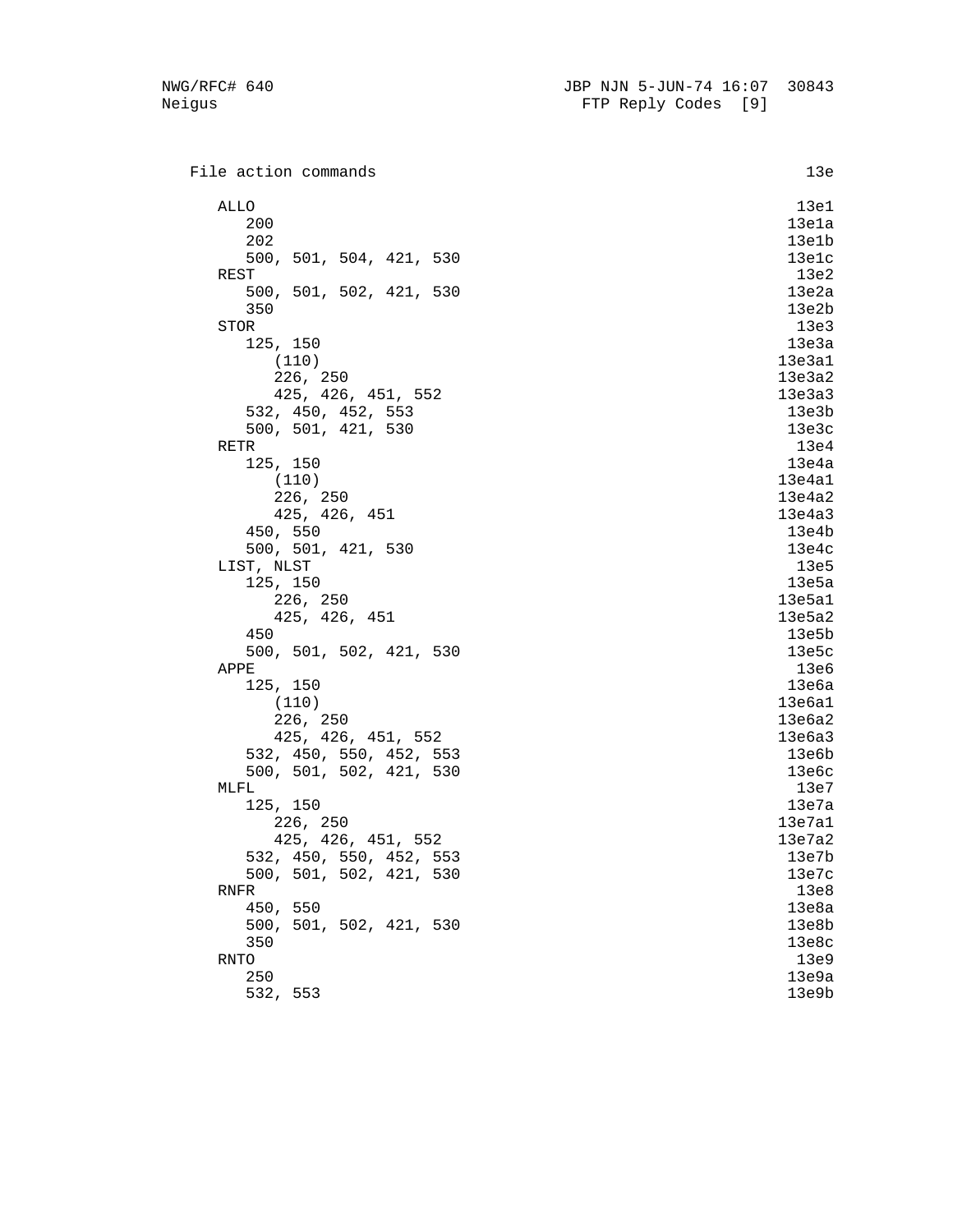| 500, 501, 502, 503, 421, 530<br>DELE<br>250<br>450, 550 | 13e9c<br>13e10<br>13e10a |
|---------------------------------------------------------|--------------------------|
| 500, 501, 502, 421, 530                                 | 13e10b<br>13e10c         |
| ABOR                                                    | 13e11                    |
| 225, 226                                                | 13e11a                   |
| 500, 501, 502, 421                                      | 13e11b                   |
| MAIL                                                    | 13e12                    |
| 354                                                     | 13e12a                   |
| 250                                                     | 13e12a1                  |
| 451, 552                                                | 13e12a2                  |
| 450, 550, 452, 553                                      | 13e12b                   |
| 500, 501, 502, 421, 530                                 | 13e12c                   |
| Informational commands                                  | 13f                      |
| <b>STAT</b>                                             | 13f1                     |
| 211, 212, 213                                           | 13f1a                    |
| 450                                                     | 13f1b                    |
| 500, 501, 502, 421, 530                                 | 13f1c                    |
| HELP                                                    | 13f2                     |
| 211, 214                                                | 13f2a                    |
| 500, 501, 502, 421                                      | 13f2b                    |
| Miscellaneous commands                                  | 13g                      |
| SITE                                                    | 13g1                     |
| 200                                                     | 13g1a                    |
| 202                                                     | 13g1b                    |
| 500, 501, 530                                           | 13g1c                    |
| NOOP                                                    | 13g2                     |
| 200                                                     | 13g2a                    |
| 500                                                     | 13g2b                    |
|                                                         |                          |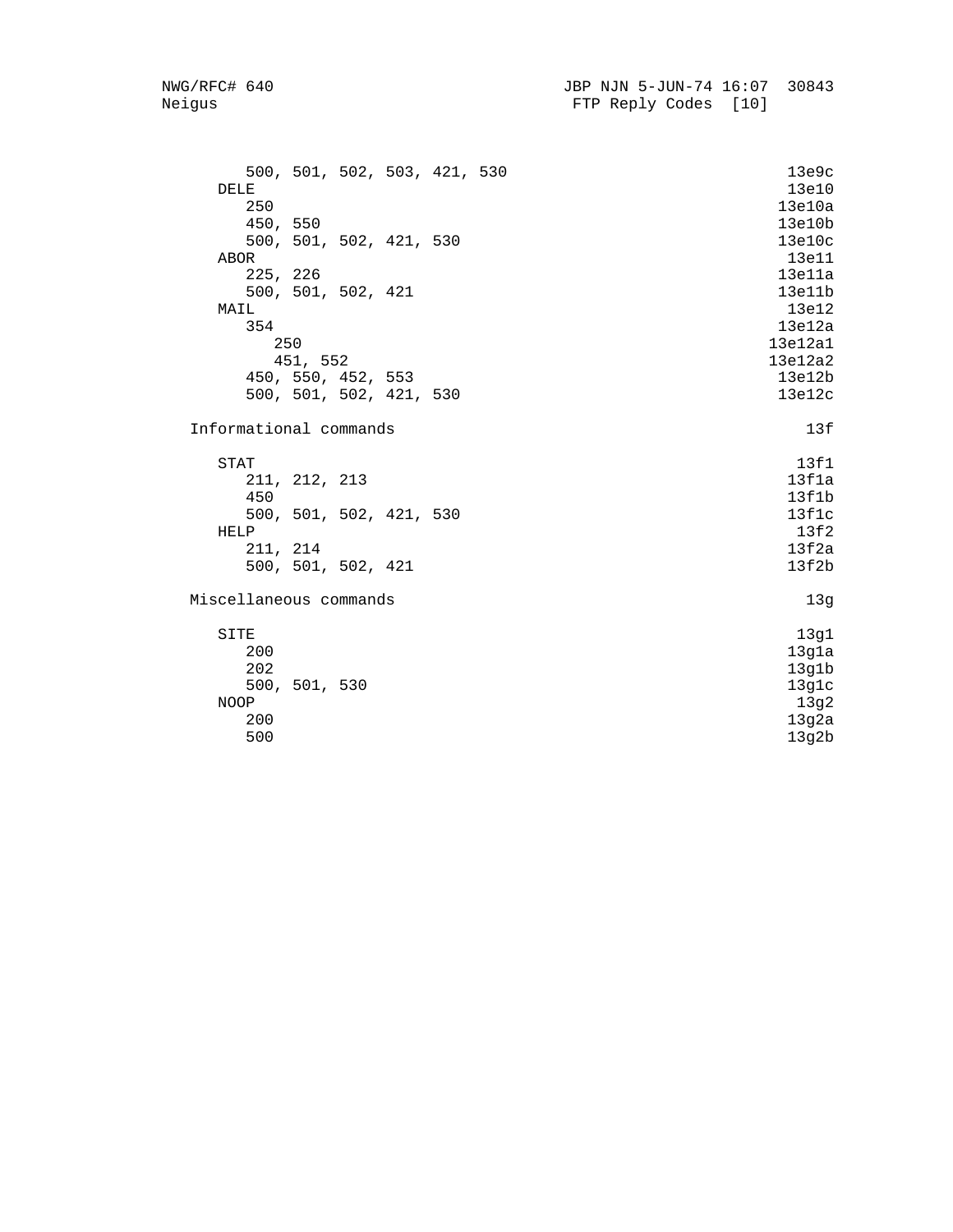## FTP State Diagrams 14

| command sequences.             | Here we present state diagrams for a very simple minded FTP<br>implementation. Only the first digit of the reply codes is used.<br>There is one state diagram for each group of FTP commands or               | 15 |
|--------------------------------|---------------------------------------------------------------------------------------------------------------------------------------------------------------------------------------------------------------|----|
| structurally identical models. | The command groupings were determined by constructing a model for<br>each command then collecting together the commands with                                                                                  | 16 |
| for "wait for reply".          | For each command or command sequence there are three possible<br>outcomes: success $(S)$ , failure $(F)$ , and error $(E)$ . In the state<br>diagrams below we use the symbol B for "begin", and the symbol W | 17 |
| $FTP$ commands:                | We first present the diagram that represents the largest group of                                                                                                                                             | 18 |

|                                       |                   |                   | ----------->! E ! |
|---------------------------------------|-------------------|-------------------|-------------------|
|                                       | $\sim 1$          |                   | $+ - - - +$       |
|                                       |                   |                   |                   |
| $+ - - - +$                           | cmd +---+ 2 +---+ |                   |                   |
| ! B !---------->! W !---------->! S ! |                   |                   |                   |
| $+ - - - +$                           | $+---++$          |                   | $+---++$          |
|                                       |                   |                   |                   |
|                                       | $\pm$             |                   | $4,5$ +---+       |
|                                       |                   | ----------->! F ! |                   |
|                                       |                   |                   | $+ - - - +$       |
|                                       |                   |                   |                   |

na manazarta da kasa na manazarta na manazarta na manazarta na manazarta na manazarta na manazarta na manazart

This diagram models the commands: 18b

 ABOR, ACTV, ALLO, BYTE, DELE, HELP, MODE, NOOP, PASV, QUIT, SITE, SOCK, STAT, STRU, TYPE. 18b1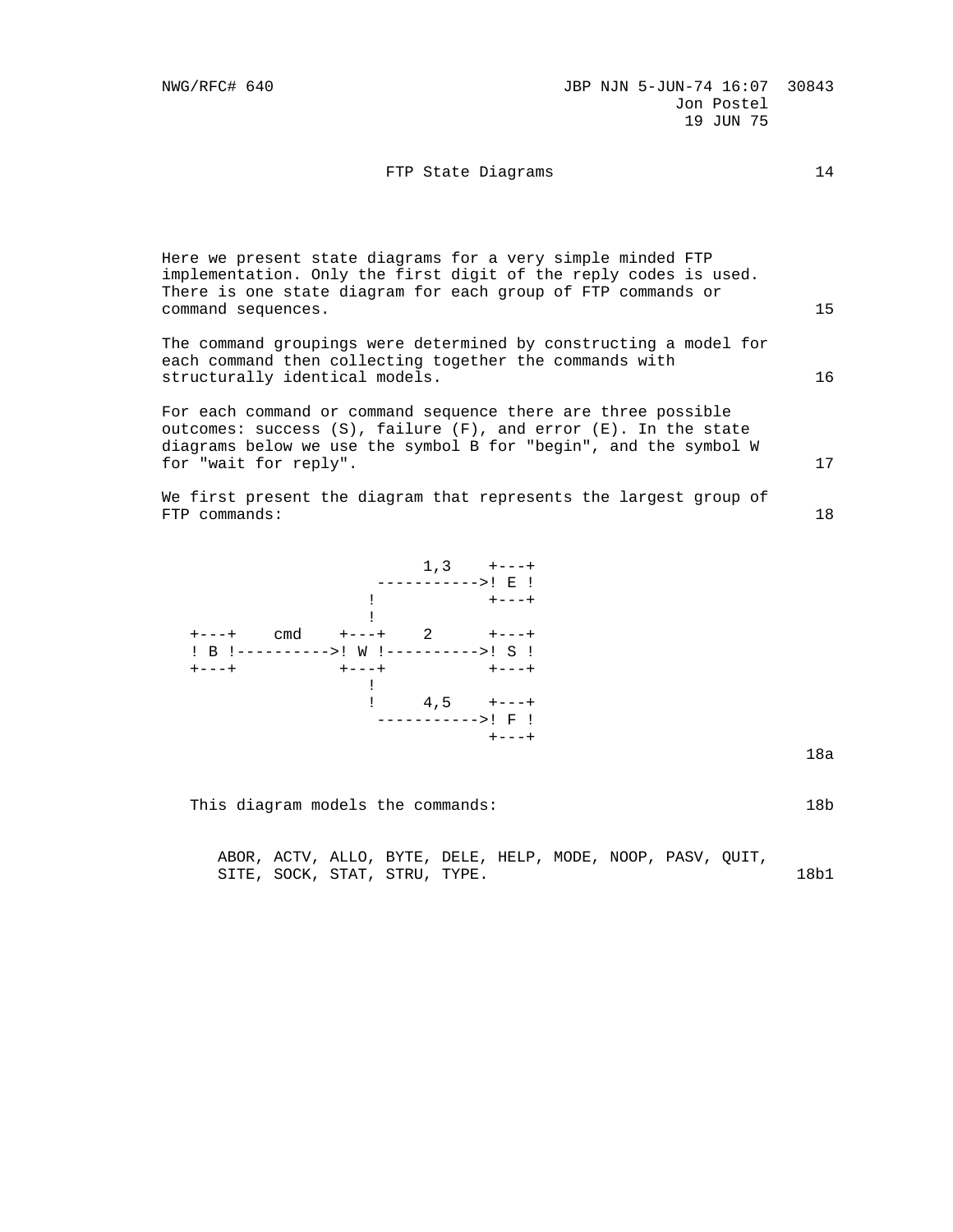The other large group of commands is represented by a very similar diagram: 19



This diagram models the commands: 19b

APPE, (ICP), LIST, MLFL, NLST, REIN, RETR, STOR. 19b1

 Note that this second model could also be used to represent the first group of commands, the only difference being that in the first group the 100 series replies are unexpected and therefore treated as error, while the second group expects (some may require) 100 series replies. 20

 The remaining diagrams model command sequences, perhaps the simplest of these is the rename sequence: 21

 +---+ RNFR +---+ 1,2 +---+ ! B !---------->! W !---------->! E ! +---+ +---+ -->+---+ ! ! ! 3 ! ! 4,5 ! -------------- ------ ! ! ! ! +---+ ! ------------->! S ! !  $1,3$  !  $1,3$  !  $+--+$  ! 2! -------- ! ! ! ! V ! ! ! +---+ RNTO +---+ 4,5 ----->+---+ ! !---------->! W !---------->! F ! +---+ +---+ +---+

e de la construcción de la construcción de la construcción de la construcción de la construcción de la construcción de la construcción de la construcción de la construcción de la construcción de la construcción de la const

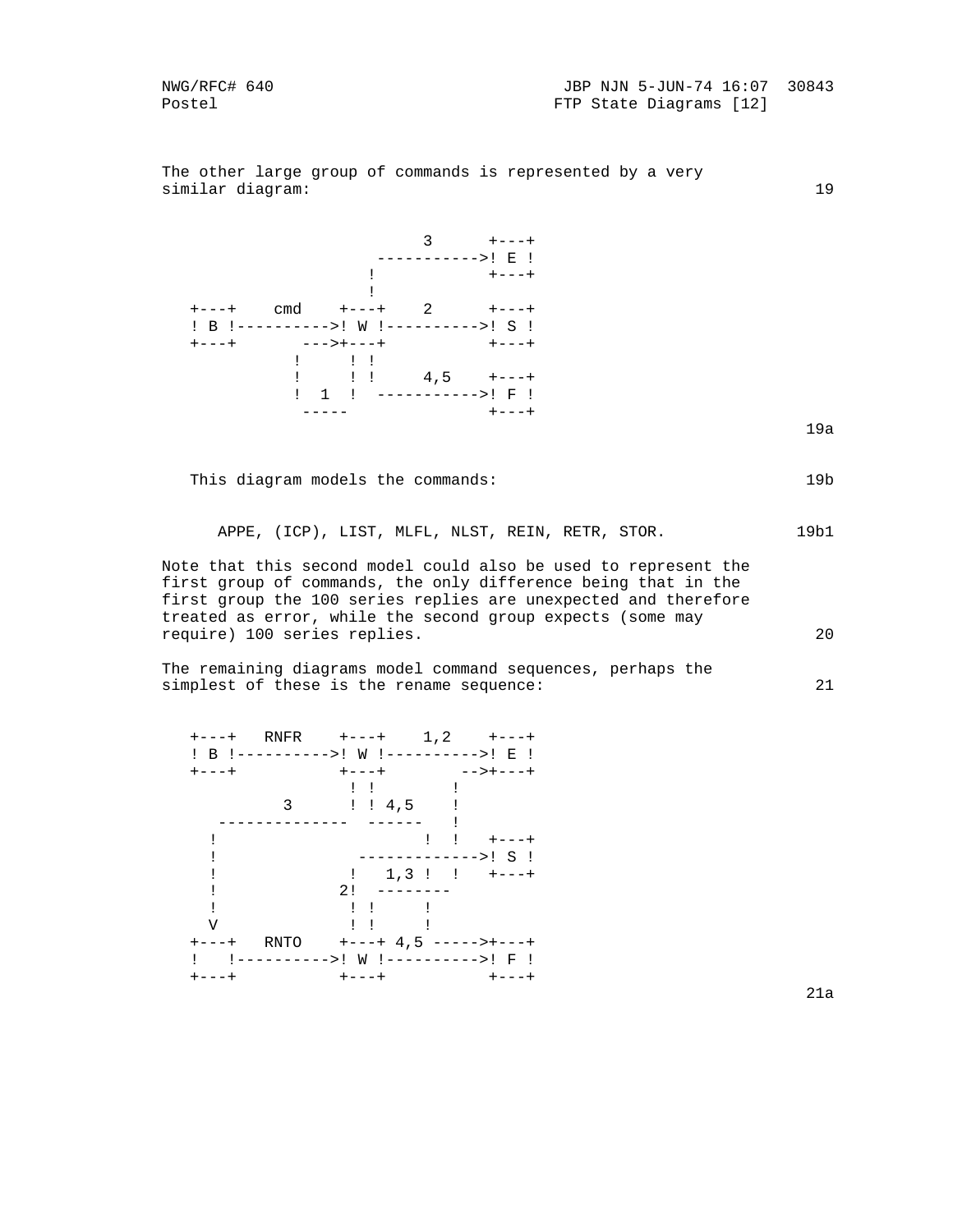A very similar diagram models the Mail command: 22

| $+ - - - +$ | MAIL | $+ - - - +$                           |                             | $1, 2 +---+$        |
|-------------|------|---------------------------------------|-----------------------------|---------------------|
|             |      | ! B !---------->! W !---------->! E ! |                             |                     |
| $+ - - - +$ |      | $+---+$                               |                             | —————————           |
|             |      | $\frac{1}{2}$ $\frac{1}{2}$           |                             |                     |
|             | 3    | : 4, 5                                |                             |                     |
|             |      |                                       |                             |                     |
|             |      |                                       | $\frac{1}{2}$ $\frac{1}{2}$ | $+ - - - +$         |
|             |      |                                       |                             | ------------->! S ! |
|             |      | $\frac{1}{2}$ , 1, 3 !! +---+         |                             |                     |
|             |      | $2!$ --------                         |                             |                     |
|             |      |                                       |                             |                     |
| V           |      | $\pm$ $\pm$                           |                             |                     |
| $+ - - - +$ | text | +---+ 4,5 ----->+---                  |                             |                     |
|             |      | !---------->! W !---------->! F !     |                             |                     |
|             |      | +---+                                 |                             |                     |

e de la construcción de la construcción de la construcción de la construcción de la construcción de la construcción de la construcción de la construcción de la construcción de la construcción de la construcción de la const

 Note that the "text" here is a series of lines sent from the user to the server with no response expected until the last line is sent, recall that the last line must consist only of a single period. 22b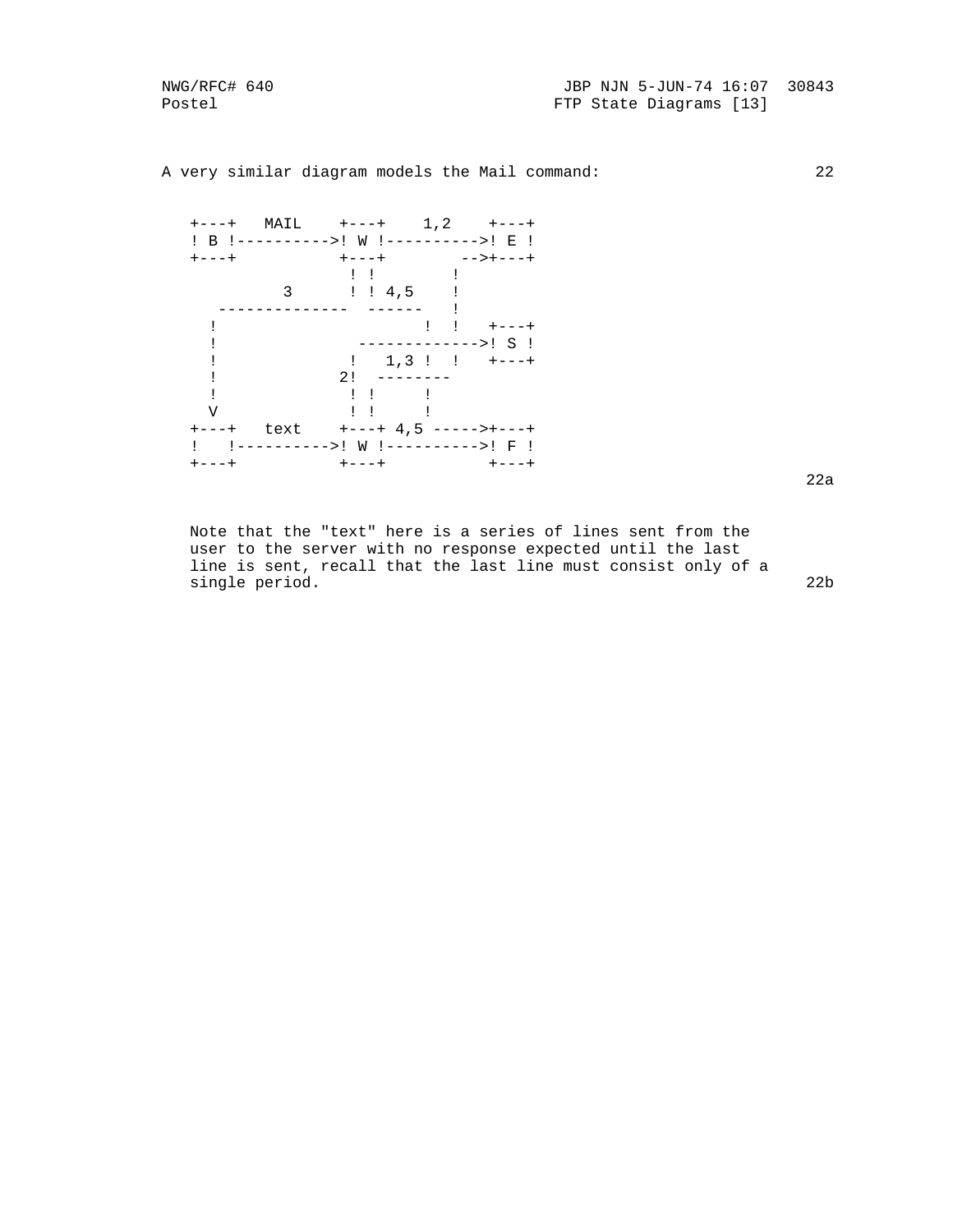The next diagram is a simple model of the Restart command: 23



Where "cmd" is APPE, STOR, RETR, or MLFL. 23a1

 We note that the above three models are similar, in fact the Mail diagram and the Rename diagram are structurally identical. The Restart differs from the other two only in the treatment of 100 series replies at the second stage. 24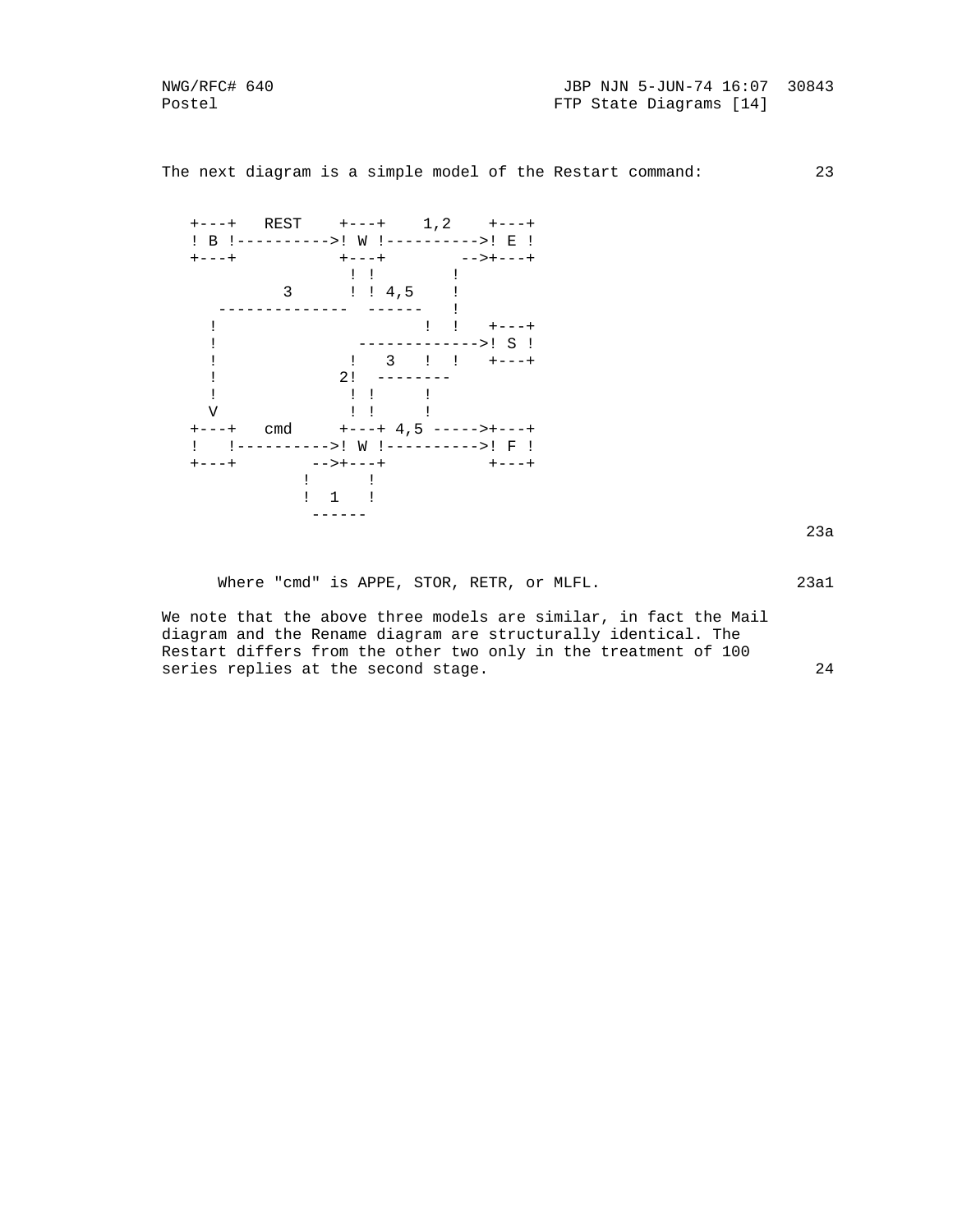NWG/RFC# 640 Postel

The most complicated diagram is for the Logon sequence: 25

|                            | 1                                              |                                            |
|----------------------------|------------------------------------------------|--------------------------------------------|
| USER                       | $+ - - - + - - - -$                            | --------                                   |
| B !---------->! W ! 2<br>Ţ |                                                | E<br>$---->!$<br>$\mathbf{I}$              |
| $- - - +$                  | ---+------ !                                   | $-->+---$                                  |
|                            | $\mathbf{1}$ $\mathbf{1}$                      | $\frac{1}{2}$ $\frac{1}{2}$ $\frac{1}{2}$  |
|                            | 3!!4,5                                         | $1 - 1$                                    |
|                            |                                                | $\mathbf{I}$                               |
|                            |                                                | $\begin{array}{ccc} 1 & 1 & 1 \end{array}$ |
|                            |                                                | $\begin{array}{ccc} 1 & 1 & 1 \end{array}$ |
|                            |                                                |                                            |
|                            | 1!<br>Ţ.                                       | $\mathbf{I}$                               |
| V                          | $\sim$                                         | $\mathbf{I}$ $\mathbf{I}$                  |
| $- - - +$                  |                                                |                                            |
| !---------->!<br>Ţ         |                                                | W !------------->! S !                     |
| $- - +$                    | $+ - - - +$                                    | --------->+---                             |
|                            | $\begin{array}{ccc} . & . & . & . \end{array}$ |                                            |
|                            | 3!14,5!1                                       |                                            |
|                            |                                                |                                            |
|                            |                                                | $\begin{array}{ccc} 1 & 1 & 1 \end{array}$ |
|                            | Ţ<br>$\mathbf{I}$                              | $\mathbf{I}$                               |
|                            |                                                |                                            |
|                            | $1,3!$ !!                                      | Ţ                                          |
| V                          | $\frac{1}{2}$ : $\frac{1}{2}$ :                |                                            |
| ACCT<br>$- - +$            | $+ - - - + - -$ !                              |                                            |
|                            | ---->! W ! 4,5 -------->!                      | F<br>Ţ                                     |
| ---+                       | $-- + - - -$                                   | --->+--                                    |

 $25a$